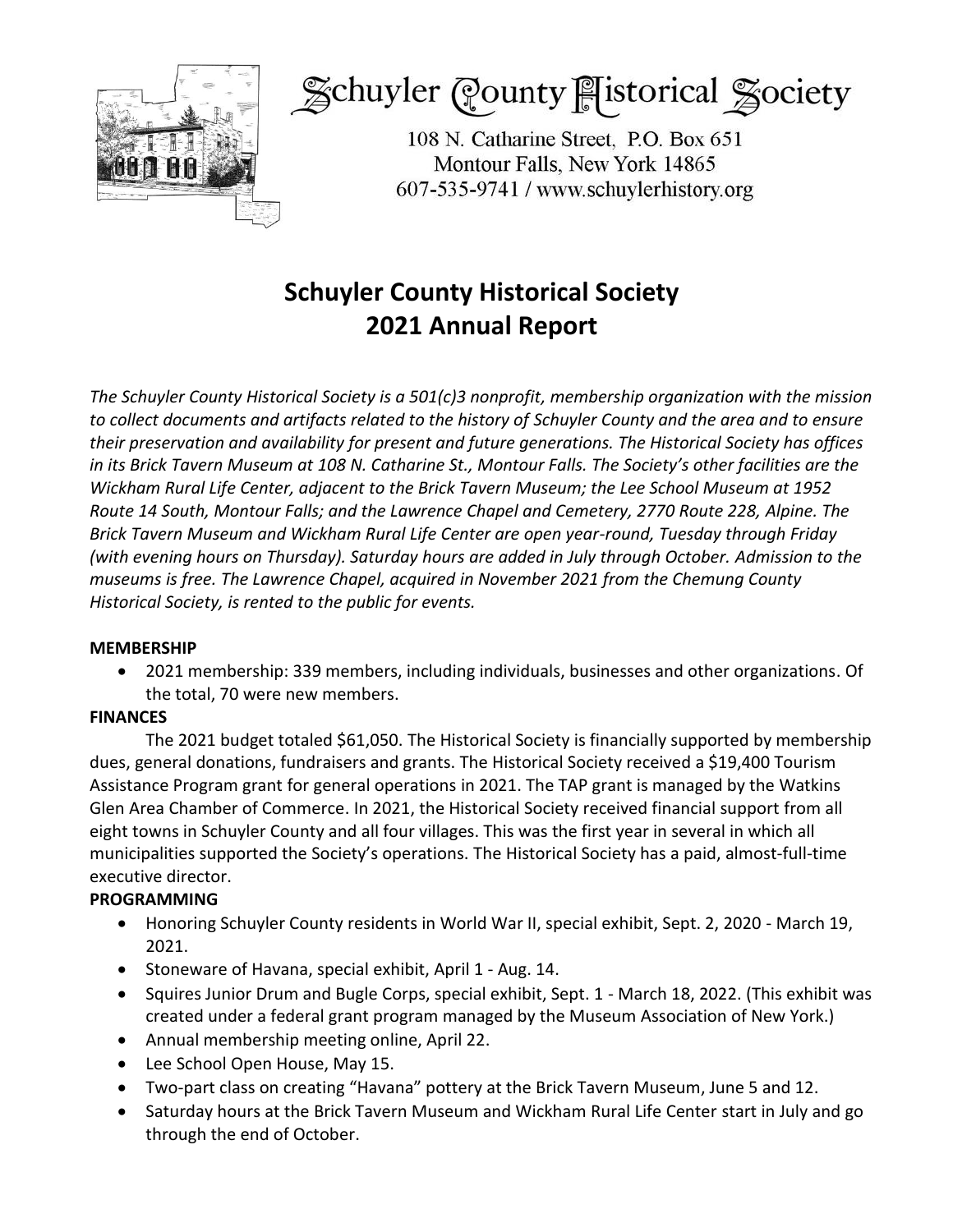

# Schuyler County Fistorical Society

108 N. Catharine Street, P.O. Box 651 Montour Falls, New York 14865 607-535-9741 / www.schuylerhistory.org

- Watkins Glen History Walks, twice a month, start in July and go through September.
- Beginning Cross Stitch Workshop at the Brick Tavern Museum, July 17 and Oct. 30.
- Beginning Genealogy Workshop at the Brick Tavern Museum, Aug. 19.
- Talk by Mike Hanlon for the 100th anniversary of Cotton-Hanlon, Sept. 26 at the Odessa Village Community Room.
- Genealogy Workshop at the Brick Tavern Museum, Aug. 19
- Watkins Glen Race History Walk with Bill Green and Jim Scaptura on Franklin Street, Oct. 2.
- Montour Falls Cemetery Walk led by Gary Emerson, Oct. 30.
- Holiday Open House at the Brick Tavern Museum, Dec. 5.
- The Historical Society is active on Facebook, with 3,600 followers.

### **VISITORS and RESEARCHERS**

- 2021 visitors to tour the Brick Tavern Museum and Wickham Rural Life Center or use the Gift Shop: 610.
- 2021 researchers from across the region and the U.S. using the Brick Tavern Museum Library: 116. (Note: In 2021, Historical Society staff or volunteers assisted with 103 research requests received by phone, email or through the website.)

### **COLLABORATIONS and PARTNERSHIPS**

- The Historical Society is collaborating with Finger Lakes Media, owner of the Watkins Review & Express, to digitize and make available to the public issues of the Watkins Express, Watkins Review and Watkins Review & Express.
- The Historical Society executive director represents Schuyler County on the advisory board of the Finger Lakes Boating Museum in Hammondsport.
- The Historical Society has a small exhibit about the Watkins Glen State Park at the Chamber of Commerce's Visitor Center.
- The Brick Tavern Museum is a host site for the Senior Community Service Employment Program, operated by Pro-Action of Steuben and Yates.
- The February online Chamber of Commerce mixer was hosted at the Brick Tavern Museum, Feb. 3.
- Tammy Waite of the Schuyler County Office for the Aging filmed a segment for her WENY-TV show, Senior Notebook, at the Brick Tavern Museum, April 8.
- The Montour Falls Public Library board had their regular meeting at the museum on April 20.
- For the second consecutive year, the Historical Society partnered with the Schuyler County Public Health Department's HEAL program for a history scavenger hunt. In 2021 it was in Watkins Glen. (2020 was in Montour Falls.)
- The Mother's Day breakfast presented by the Burdett Fire Department partially benefitted the Historical Society.
- Bradford Central School fourth-graders toured the Brick Tavern Museum, Wickham Rural Life Center and Lee School museum, June 2.